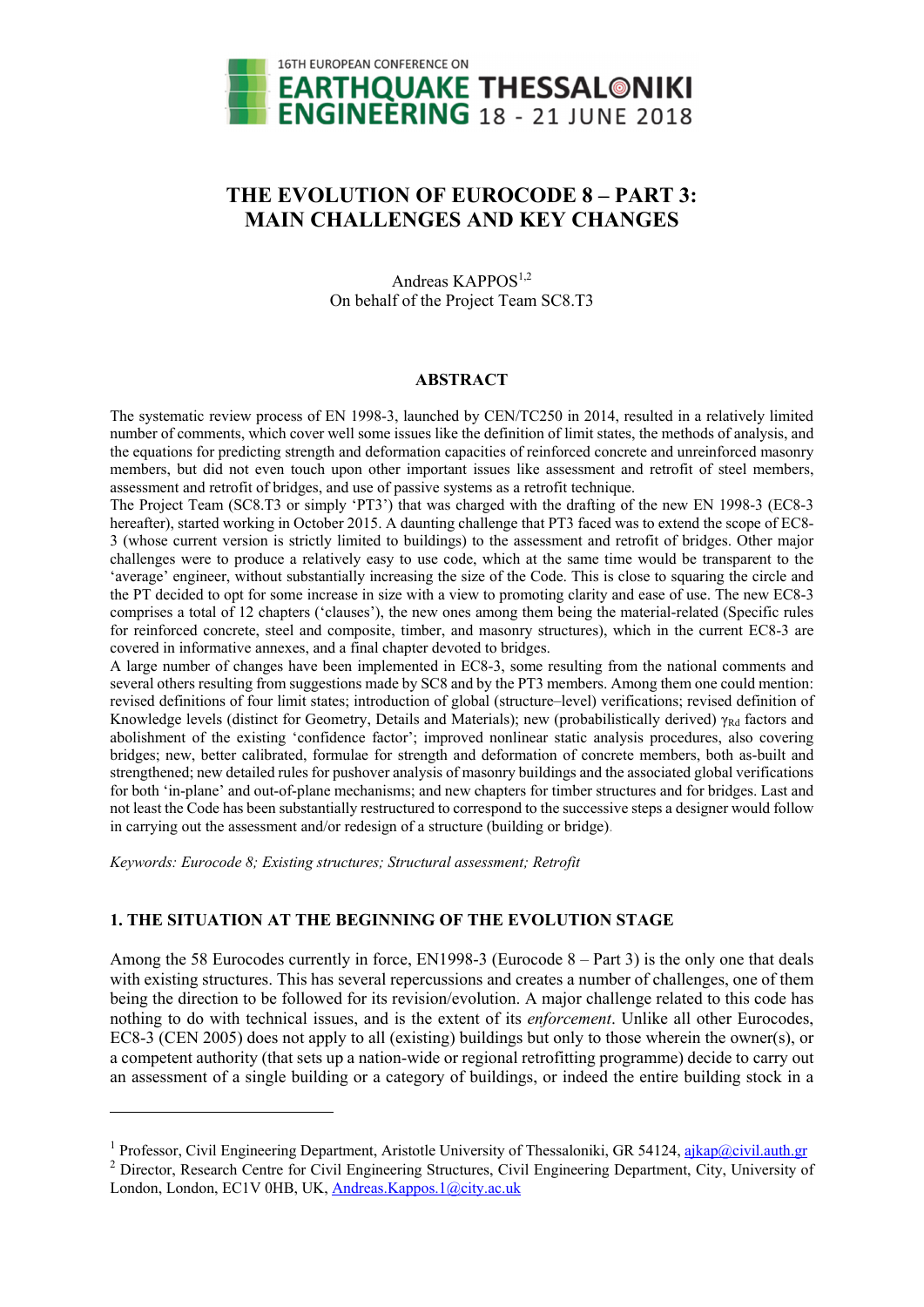certain area. An interesting question is whether in these cases, i.e. when the owner or the authority decides to assess the seismic capacity of the building(s), EC8-3 is the only code that can be used. The answer to this might seem obvious, but the fact is that, because retrofitting of existing buildings is a costly procedure, individuals, as well as governments, prefer to retain the 'do nothing' option, even when application of EC8-3 (or, indeed any other current code for seismic assessment) clearly shows that a building is subjected to an unacceptably high seismic risk and will suffer very heavy damage or even collapse when subjected to the seismic action used for the design of new structures. The current EN1998- 3 clearly states that it applies "once the requirement to assess a particular building has been established. The conditions under which seismic assessment of individual buildings – possibly leading to retrofitting – may be required" are beyond its scope.

Due to the fact that, at least at the time EC8-3 was written, existing knowledge on assessment of (realistic) structures was at a lower level than that related to design of new structures, and perhaps as a reflection of the sensitive issues mentioned previously, the level of detail included in this part of Eurocode 8 was lower than that in most other parts. In fact the main (normative) part of the Code is not only brief (25 pages) but clearly insufficient for practical implementation. This serious shortcoming was partly remedied by the inclusion of three annexes (55 pages in total) that provide some guidance on the implementation of the Code to reinforced concrete, steel, and masonry buildings. Importantly, all three annexes are *informative* (as opposed to normative, i.e. compulsory), which is good and bad. It is good in the sense that there is freedom to use alternative, more detailed and more comprehensive, provisions, especially in countries where such documents exist (e.g. Italy has issued in 2005 a comprehensive code for seismic assessment of masonry buildings and monuments, and Greece an analogous one for old reinforced concrete buildings). The negative aspect of this freedom is the obvious risk of a lack of uniformity, whereas further *harmonization* (and reduction in number of national choices) is a stated objective in the Eurocode evolution process. In fact, to the writer's best knowledge, EN1998-3 has not been really implemented yet in any country (except for some pilot studies), one reason being the difficulty that many countries faced in trying to implement EC8-3 based on the limited information included in the current document. Therefore, a critical issue in the EC8-3 evolution was whether it should become more detailed (and, inevitably, voluminous), which seems to be in line with the 'Ease of use' objective of the evolution process, or it should stick to the current format of brevity and of the informative annexes, with the aforementioned shortcomings.

With regard to specific technical aspects of EC8-3, three issues were arguably the ones to which particular emphasis should be given in future versions of the document:

Broadening of the scope of EC8-3 to include bridges.

than at the initial construction phase.

• Performance criteria used for the assessment of the structure in its pristine or damaged condition, as well as subsequent to the application of the selected intervention (strengthening) scheme.

• Modelling of the structure in the above distinct phases (prior and subsequent to strengthening). Regarding *bridges*, this was a brand new topic as far as EC8-3 is concerned. Nevertheless, EC8-2 covers several aspects that can be applied to assessment of existing bridges, in particular those related to seismic actions and analysis; regarding the latter, key issues are those related to modelling and to performance criteria, discussed below. What was really missing was *strengthening* techniques for bridges; criteria for the verification of strengthened reinforced concrete (R/C) members are provided in the annexes of the current EC8-3 and could be extended to bridges, but other techniques that are much more common to bridges, like the addition of restrainers and/or shear keys had to be added afresh, while seismic isolation and supplementary damping were, in theory, covered in clause 10 of EC8-Part 1, but additional material should be added in EC8-3 to cover aspects related to using passive systems as a retrofit solution, rather

Regarding *performance criteria*, major issues that deserved particular scrutiny during the evolution process were:

- *Allowable values of deformations* at the critical regions of members related to each performance level (Limit States of Near Collapse, Significant Damage, and Damage Limitation). For instance, in the case of R/C, there were new relationships for the available plastic rotation capacities in the 2010 *fib* (2012) Model Code for Concrete Structures, which are based on more extensive calibration that those included in the (older) EC8-3.
- Relationships for the available *shear strength* of existing, poorly-detailed, structural members; again there are more recent versions of the EC8-3 equations.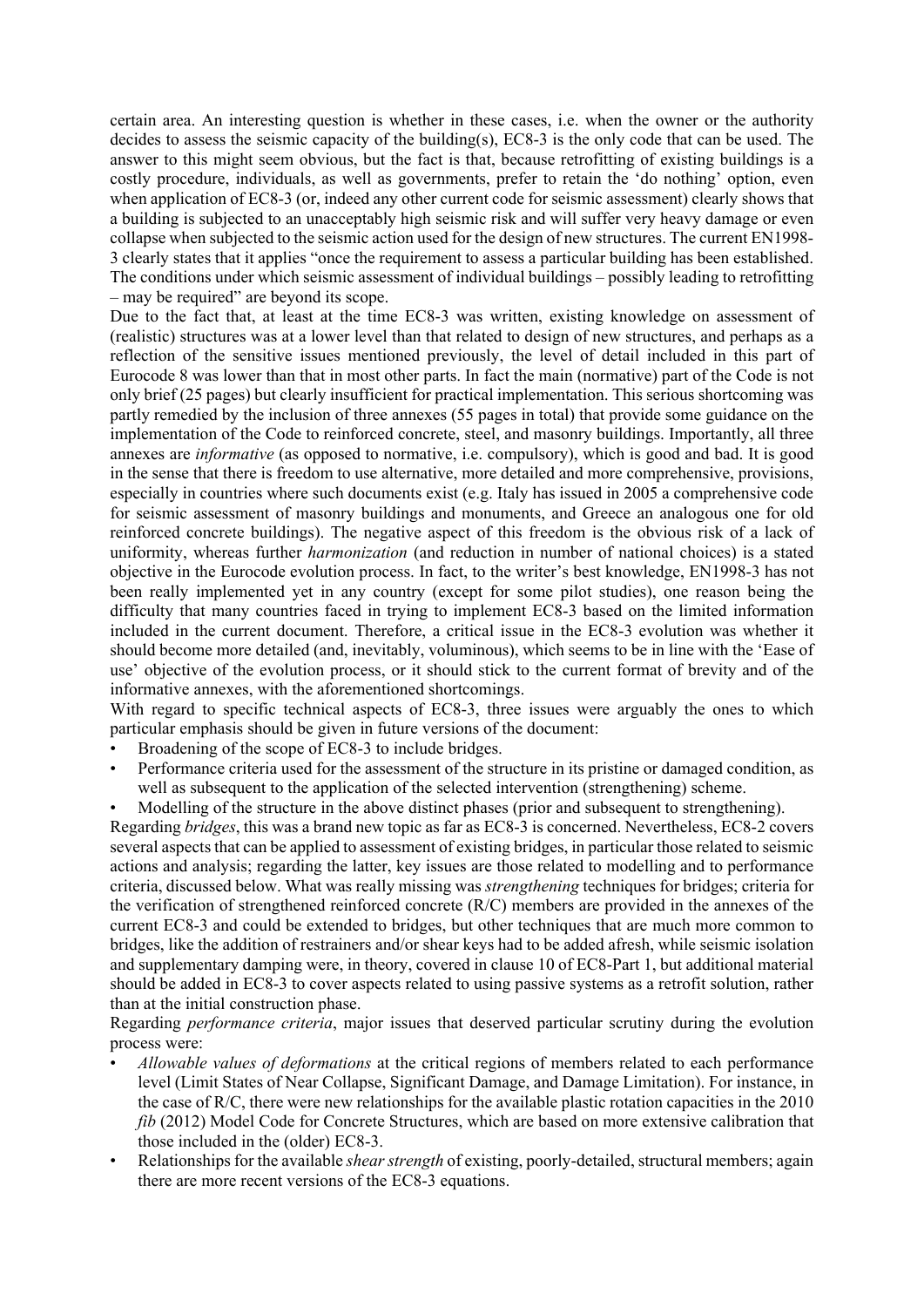Regarding *modelling* of the structure (building or bridge) for linear or nonlinear analysis, a critical issue is the *stiffness* to be adopted for members that are prone to early cracking (R/C and masonry elements), given that the approach to developing the retrofitting scheme was, and will certainly remain, *displacement-based*, hence displacements should not be underestimated. EC8-3 (CEN 2005) properly defines stiffness of reinforced concrete members using an empirical estimate of the secant stiffness at yield, but, again, there are more recent developments in these relationships, on both sides of the Atlantic. When PT3 started its work in October 2015, one of the key problems it had to deal with was that there was a relatively limited number of comments (most of them from Greece, France, Slovenia, and the UK), which covered well some issues like the definition of limit states, the methods of analysis, and the equations for predicting strength and deformation capacities of R/C and unreinforced masonry (URM) members (at their initial or strengthened state), but did not even touch upon other important issues like assessment and retrofit of steel members, timber members, assessment and retrofit of bridges, and use of passive systems as a retrofit technique.

# **2. OVERVIEW OF PT3 WORK**

The composition of PT3 is given in the first column of Table 1. One might be tempted to note a bias towards Southern Europe, as only the UK is represented, but one should not forget that France in particular, and Northern Europe in general, were amply represented in the work of the PT through the SC8 Chairman Philippe Bisch, who (with only one exception) attended at least parts of all PT meetings and, of course, reviewed and commented on all drafts issued so far.

Given the scope of the work and the really tight time-frame (the final draft had to be delivered at the end of October 2017!), it was clear that each member could not possibly distribute his/her contribution evenly among all chapters (clauses). Hence, main and secondary drafters were appointed for each clause (as shown in the second and third column of Table 1), broadly reflecting the primary expertise of each member. It has to be noted that the clause numbers in Table 1 are the first six of the existing (2005) version of EN1998, i.e. 1-General; 2-Performance requirements and compliance criteria; 3-Information for structural assessment; 4-Assessment (mostly focusing on analysis issues); 5- Decisions for structural intervention; 6-Design of structural intervention, whereas 7 corresponds to the existing Annex A (R/C structures), 9 to Annex C (Masonry buildings), and 10 to the new clause on Bridges. Important in the context of the PT3 work is that there was no main, (or even secondary) drafter for clause 9 corresponding to the former Annex B for Steel and Composite structures, due to the lack of such expertise in the PT; this issue is further discussed later in this section.

| <b>Member</b>                 | <b>Primary Clause(s)</b> | <b>Secondary Clause(s)</b> |
|-------------------------------|--------------------------|----------------------------|
| Kappos, Andreas (UK)          | 1, 5, 6                  | Q,                         |
| Chrysostomou, Christis (CY)   |                          | 4                          |
| Franchin, Paolo (IT)          | 2, 3                     | 4, 10                      |
| Isaković, Tatjana (SL)        | 4                        |                            |
| Lagomarsino, Sergio (IT)      | 9                        | 2, 3                       |
| Panagiotakos, Telemachos (GR) | 10                       | 6                          |

Table 1. Composition of PT3 and allocation of work

PT3 has held a total of 12 meetings over the 26 months of its work until November 2017, almost evenly distributed among 'physical' (person-to-person) meetings and teleconferences. These were supplemented by thousands of emails and document exchanges through a remote server. PT3 has submitted two intermediate drafts to NEN/CEN, in April 2016 and April 2017 and its final draft in November 2017. It is perhaps worth mentioning that although the contract of the PT members started nominally on 1/1/2015, the actual work started, as already mentioned, in October 2015. The final PT draft will be further scrutinised by the national groups of CEN/TC250/SC8 and the final comments (to be submitted by 28/2/2018) will be taken into account in finalising the document, as far as PT3 is concerned. Of course, there is still some way to go, as the clause on Steel Structures is still missing.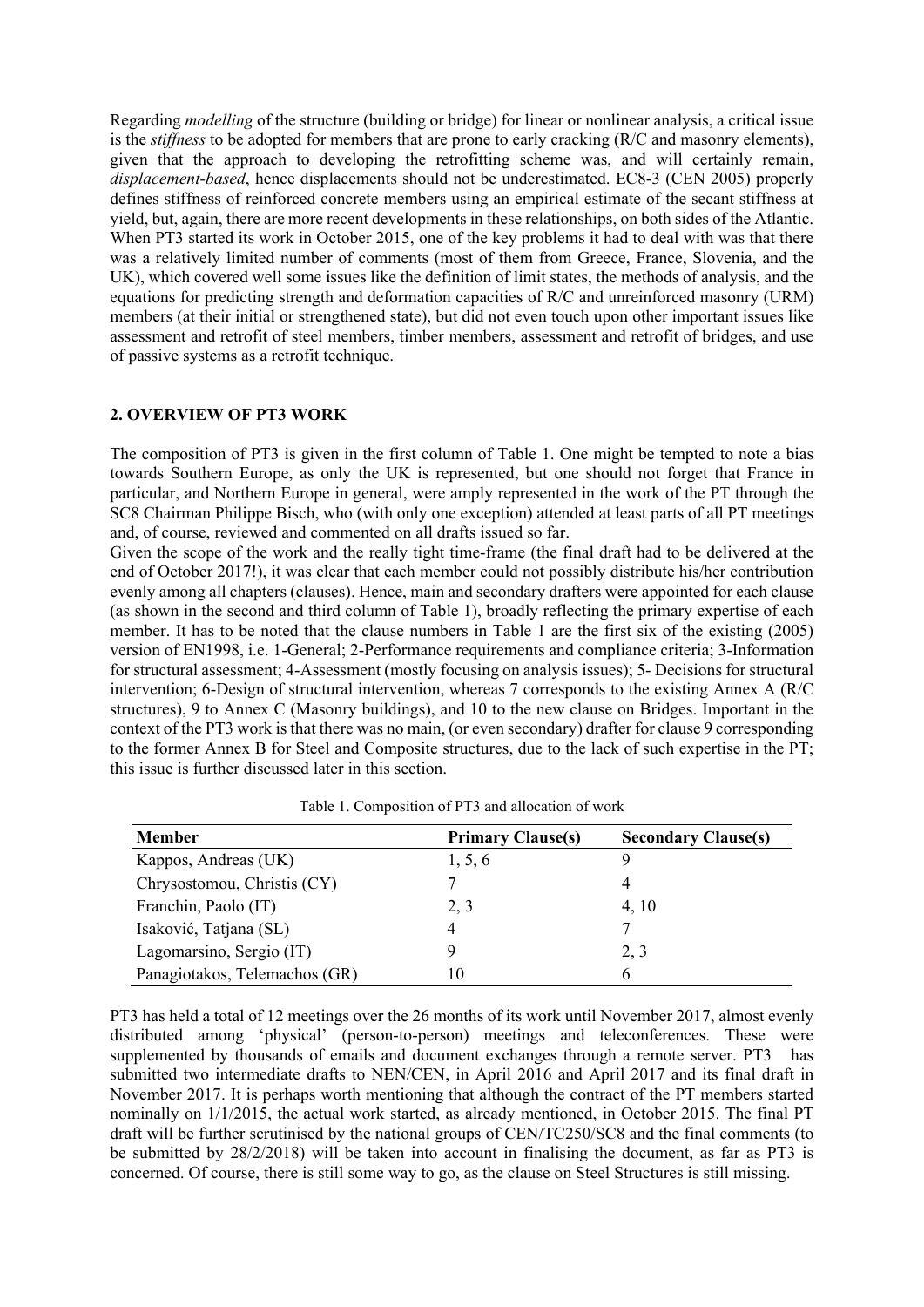Although most of the new material in the document has been written by PT3, due to the lack of expertise in steel/composite and in timber structures, external assistance was clearly needed and this was sought primarily by the pertinent working groups (WG) of CEN/TC250/SC8. This worked well with WG3 (Timber) which managed to provide a first (incomplete) draft in June 2017 and a more complete (but still missing some sub-clauses) draft just prior to the delivery of the final draft in November 2017. As a result of this valuable contribution the final draft contains a reasonably satisfactory clause (10) on Timber Structures which will be completed and finalised in the version to be submitted in April 2018, after all comments by the national groups and the WGs will be taken into account. Unfortunately, for a number of reasons things did not work equally well with WG2 (Steel), although an ad-hoc group (WG2/TG5) was set up in early 2016. The latter has sent in August 2016 some comments on steelrelated aspects in EC8-3, but at the time of writing this paper (Jan. 2018) there was no further input from them. Clearly, addition of a clause on Steel structures is envisaged by SC8 (composite might perhaps be left out as it is hardly a critical problem in existing structures), but the time frame for this is not clear yet. The understanding is that the future clause on steel structures will be less detailed than those on the other materials.

# **3. KEY CHANGES IN EACH CLAUSE**

The new structure of EN1998-3 is the following:

- 1. Scope
- 2. Normative references
- 3. Terms, definitions, and symbols
- 4. Basis of design
- 5. Information for structural assessment
- 6. Seismic action, methods of analysis and verification
- 7. Design of structural intervention
- 8. Specific rules for reinforced concrete structures
- 9. Specific rules for steel and composite structures *(to be drafted)*
- 10. Specific rules for timber structures
- 11. Specific rules for masonry structures
- 12. Specific rules for bridges

Annex A: Preliminary analysis

Annex B: Supplementary information for concrete structures

- Annex C: Supplementary information for steel structures *(to be drafted)*
- Annex D: Supplementary information for timber structures
- Annex E: Supplementary information for masonry structures
- Annex F: Flowchart for the application of this standard

It is obvious that the main changes with respect to the current version are the addition of two completely new clauses (10-Timber and 12-Bridges) and the inclusion of the former material-related annexes (R/C, URM and, in due course, Steel) into the main body of the Code. The importance of the latter is significant, i.e. the pertinent clauses become now a mandatory part of the Code and will significantly affect the assessment and strengthening of existing R/C, steel, timber, and URM structures in the future. In the limited space available herein, only the most important (at least in the writer's view) changes in each of the main clauses will be presented and briefly discussed, whenever needed.

# *3.1 General issues*

Changes in the 'general' clauses 1 to 3 more or less reflect those in the other clauses; e.g. the scope of EN1998-3 is extended to cover bridges, and symbols are being harmonised across all Eurocodes (this is a still on-going effort).

An important item wherein more clarity is required is cl. 1.3(2) where it is mentioned that "The provisions of this Standard assume that the data collection and tests are performed by *experienced personnel* and that the *engineer* responsible for the assessment, the possible design of the retrofitting and the execution of work has *appropriate experience* of the type of structures being strengthened or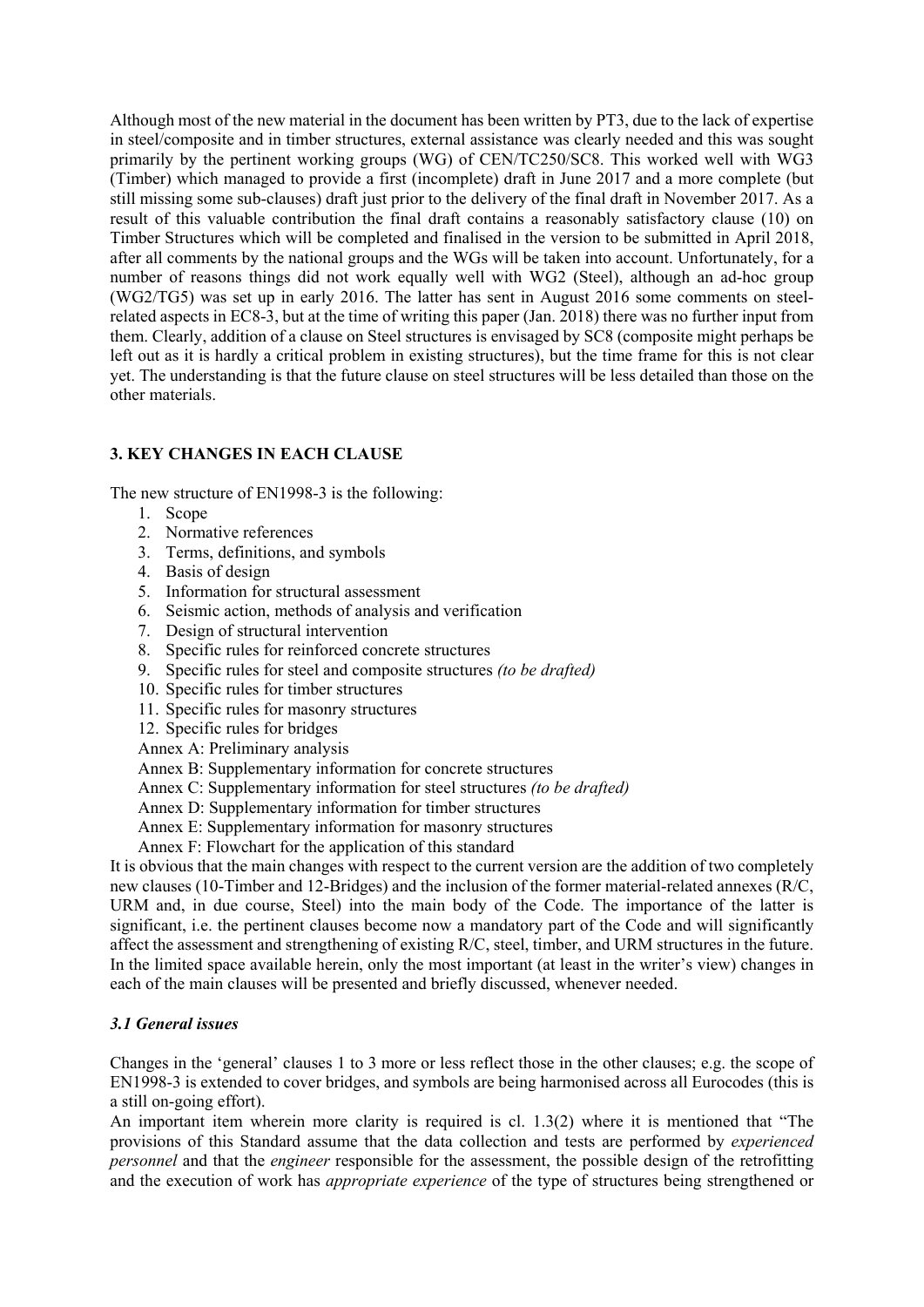repaired". There is certainly a need to provide a definition of 'experienced personnel', otherwise a constant point of friction in the application of the Code will be who is eligible to apply it! Having said this, and bearing in mind that the situation is, to a certain extent, different in each country, the detailed description (including qualifications) of the experienced personnel and engineers may be provided by the competent authorities in each country.

An interesting *terminology* issue (cl. 3.2) was raised and thoroughly discussed within the PT, i.e. should the American terms 'capacity' and 'demand' be used (as done in several clauses of the current EC8-3 that were apparently influenced by the US documents) or should the standard Eurocode terms 'resistance' and 'action effects' be reinstated along the entire document? It was finally decided to basically retain the Eurocode terminology (e.g. 'shear resistance', rather than 'shear capacity'), with the notable exception of *displacement* and *deformation* related quantities, e.g. 'displacement capacity' (or 'rotational capacity'), as terms like 'displacement resistance' sound awkward and confusing.

# *3.2 Basis of design*

This was the part of the Code on which the relatively larger fraction of the deliberations of PT3 was devoted, as it affects all other clauses (and, to a lesser extent, because it was the one that usually topped the agenda of the meetings). The key issues are critically summarised in the following.

# *3.2.1 Limit States (LS)*

In lieu of the three LS adopted in the current EC8, four are adopted in both parts of the new EC8 (this was a typical case of harmonisation between Part 1 and Part 3), namely: *Near Collapse* (NC), *Significant Damage* (SD), *Damage Limitation* (DL) and *Fully Operational* (OP); the latter is the new LS, introduced with a view to important structures that should remain operational after a strong earthquake.

The key issue here (one of major importance in the writer's opinion) is *how many verifications* of LS should be required by the Code. One should recall in this respect that the basic concept of performancebased design and assessment is that it should not be taken for granted that checking for one LS 'automatically' guarantees that verifications for all other LS will be (at least more or less) satisfied, and all PBD documents include 'matrices' of performance objectives, wherein a number of seismic hazard levels are associated with a number of different *performance objectives* (or LS in European terminology). So, in principle, the new EC8-3 should comply with this 'philosophy' and ask for multiple verifications. There is bad and good news in this respect: The bad news is that, in the name of simplicity and ease of use, the compromise had to be made that *only one* verification was made mandatory, hence, strictly speaking, EC8-3 is *not* a performance-based document, from this perspective. The good news is that PT3 made an effort (jointly with PT1, the EC8-1 team) to make this single verification as correct and effective as possible. It is recalled here that in the current EC8 the reference LS is SD, while NC is assumed to be satisfied through an appropriate level of ductile detailing etc. Clearly, this is not the case with old structures, hence the new EC8-3 adopts NC as the primary LS verification, allowing for the exception (cl. 4.1(2)) that "the LS of Significant Damage may be checked in lieu of the LS of NC, irrespective of seismicity, if a preliminary analysis indicates a low demand of inelastic deformation". For NC it is stated that "When […] exceeded it should be always reported whether the loss of bearing capacity of an element has the potential to escalate into a global collapse or it is deemed to remain confined in a partial localised collapse […]"; while, for SD it is stated that "If […] checked in lieu of the NC one […], then the resistance for SD cannot exceed the resistance for NC divided by the ratio of the seismic action for the verification of NC to the seismic action for the verification of SD". This ratio is another parameter that is better defined in the new Code, as, instead of the inappropriate 3/2 adopted in US documents or the 4/3 in the current version of EC8-3, a proper estimation is made as the ratio of the spectral accelerations  $S_{\text{S-TNC,IC}}/S_{\text{S-TSD,IC}}$  where  $T_{\text{NC}}$  and  $T_{\text{SD}}$  (specified in Part 1) are the return periods of the seismic actions associated with the NC and SD LS, respectively, and IC is the Consequence Class.

# *3.2.2 Partial safety factors*

An important issue addressed in a new (and more consistent) way in EC8-3 is that of safety factors to be applied to resistances, noting that in many cases verifications are carried out in terms of deformations,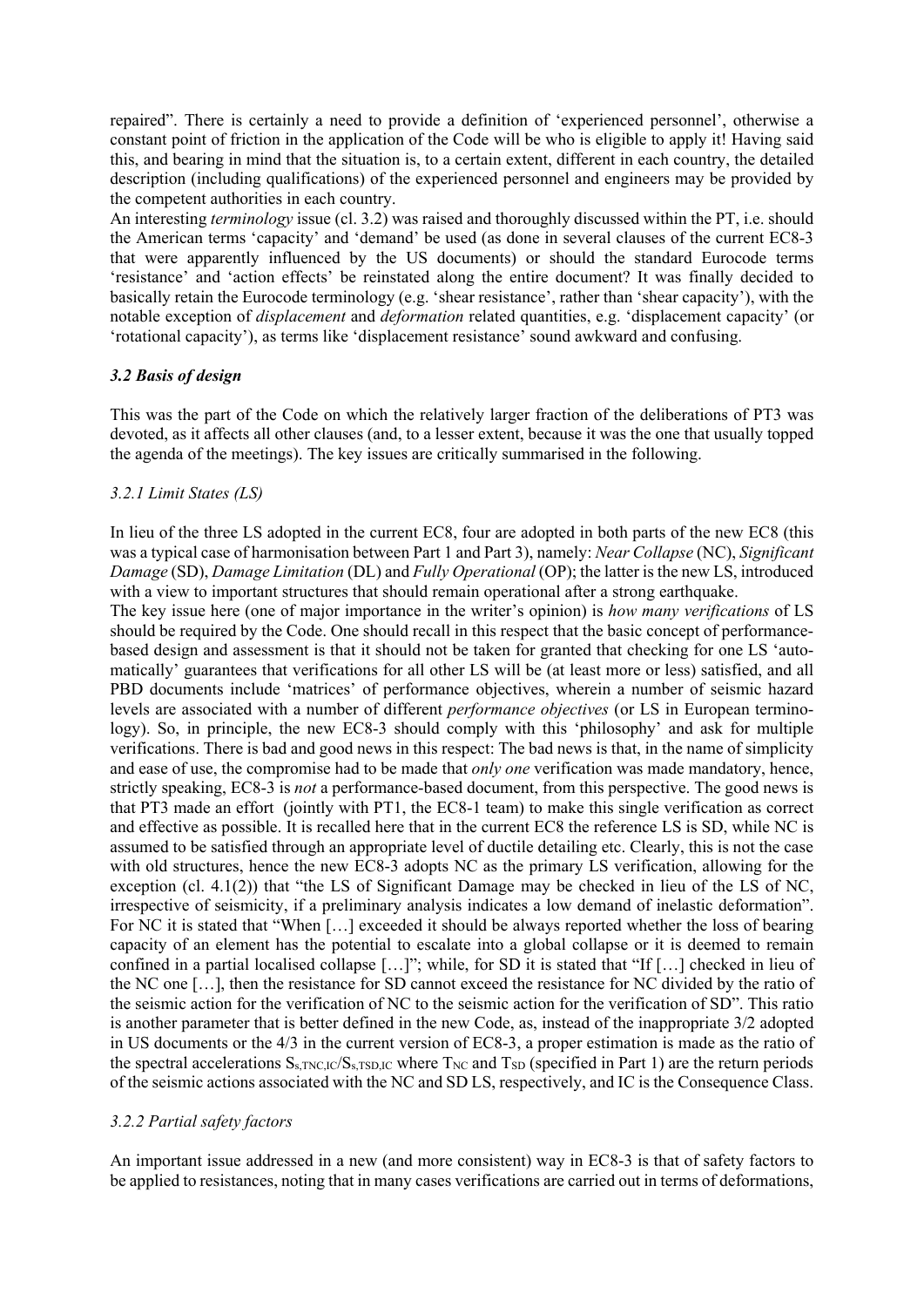rather than forces. It is notable that, although this was not requested in the mandate to PT3, significant work has been carried out by P. Franchin and his co-workers at Sapienza University of Rome (Franchin 2018) who calibrated resistance factors ( $\gamma_{\text{Rd}}$ ) accounting for epistemic uncertainty in the resistance model, aleatoric uncertainty on variables input to the model, statistical uncertainty on these variables stemming from limited available data (the experimental database compiled and processed by the University of Patras group was used, see Grammatikou et al. 2015 ), and target safety. These factors are given in the clauses for R/C and URM structures. The partial factor  $\gamma_{Rd}$  should apply to the resistance evaluated using *mean* values of all input variables and taking into account a lower fractile of the resistance distribution, uniform across resistance models.

In addition to  $\gamma_{\text{Rd}}$  factors for a given fractile of resistance k<sub>1</sub> = 0,16 (i.e. mean minus 1 $\sigma$ ), the procedure to calculate values for a different fractile (k<sub>2</sub>) is also provided in cl. 4.2.2, i.e.  $\gamma_{Rd, k_2} = \gamma_{Rd, k_1}^{\kappa_2}$  where

 $\gamma_{Rd, k_1}$  is the value corresponding to k<sub>1</sub> and  $\kappa_2 = \Phi^{-1}(k_2)$  where  $\Phi$  is the standard normal cumulative distribution function.

Some improvement is also introduced in the partial safety factor for the action effects  $\chi_{d}$ , which has been made dependent on the state of the structure, being equal to 1,0 for undamaged structures, and 1,15 otherwise.

#### *3.2.3 Global verification and element types*

Another major issue where significant advances have been made in the new EC8-3 is the introduction of the option to use *global verification*, alongside conventional local (member-level) ones. Very briefly, this means that in lieu of checking each individual member, the verification can be made on the basis of the resistance curve (pushover curve) of the structure, using a specified drop in strength (recommended value of 25%). Obviously, for such a verification to be feasible, nonlinear modelling of members should allow for strength deterioration. Such an approach should be supplemented by local verification for all failure modes not captured by the model. This is an important development, not only in an 'academic' or even conceptual context, but also in a very practical one, as it is particularly relevant and useful for structures like *masonry* buildings, and R/C (or steel) frames with *masonry infills*, where loss in strength of some masonry members does not correspond to a state of near collapse for the entire structure. Such structures will invariably be found to be unacceptable (and hence in need of strengthening) if assessed in a 'conventional' local way, even if some of their members are designated as 'secondary'.

A related new concept introduced in EC8-3 is that of "*Non-critical*", as distinct from the "secondary" elements of Part 1; the former can be neglected in modelling and verification, and be heavily damaged as long as they do not endanger life safety and the integrity of other structural elements and allow for the possibility of local repair. A typical example (and the trigger for introducing this type of elements) is a 'sacrificial' backwall in a bridge abutment.

#### *3.3 Information for structural assessment*

#### *3.3.1 Knowledge levels*

The issue of collecting and assessing information on the properties of an existing structure is one of the thorniest in structural assessment. Equally thorny is how the outcome of this effort will be translated into a 'knowledge level' (KL) and then into a 'confidence factor' that will affect the safety factors to be used in the assessment of the structure. Given the attention that this issue has received since the launching of EC8-3 (2005), it is not surprising that there are important changes in the pertinent clauses. First, in contrast to the single KL in the current EC8-3, the new Code defines three distinct KLs, one for Geometry (KLG), one for (construction) Details (KLD), and one for Material properties (KLM). These need not to be unique over the entire structure, which gives flexibility to the engineer dealing with the assessment, who may choose to strive for a higher KL in regions that are critical for the performance of the structure. Each of these KLs can be judged as: (i) Minimum; (ii) Average, or (iii) High, based on how thorough the corresponding *survey* is. The latter can be categorised as L (limited), E (extended) or C (comprehensive); e.g. a Limited survey of Geometry involves checking correspondence between the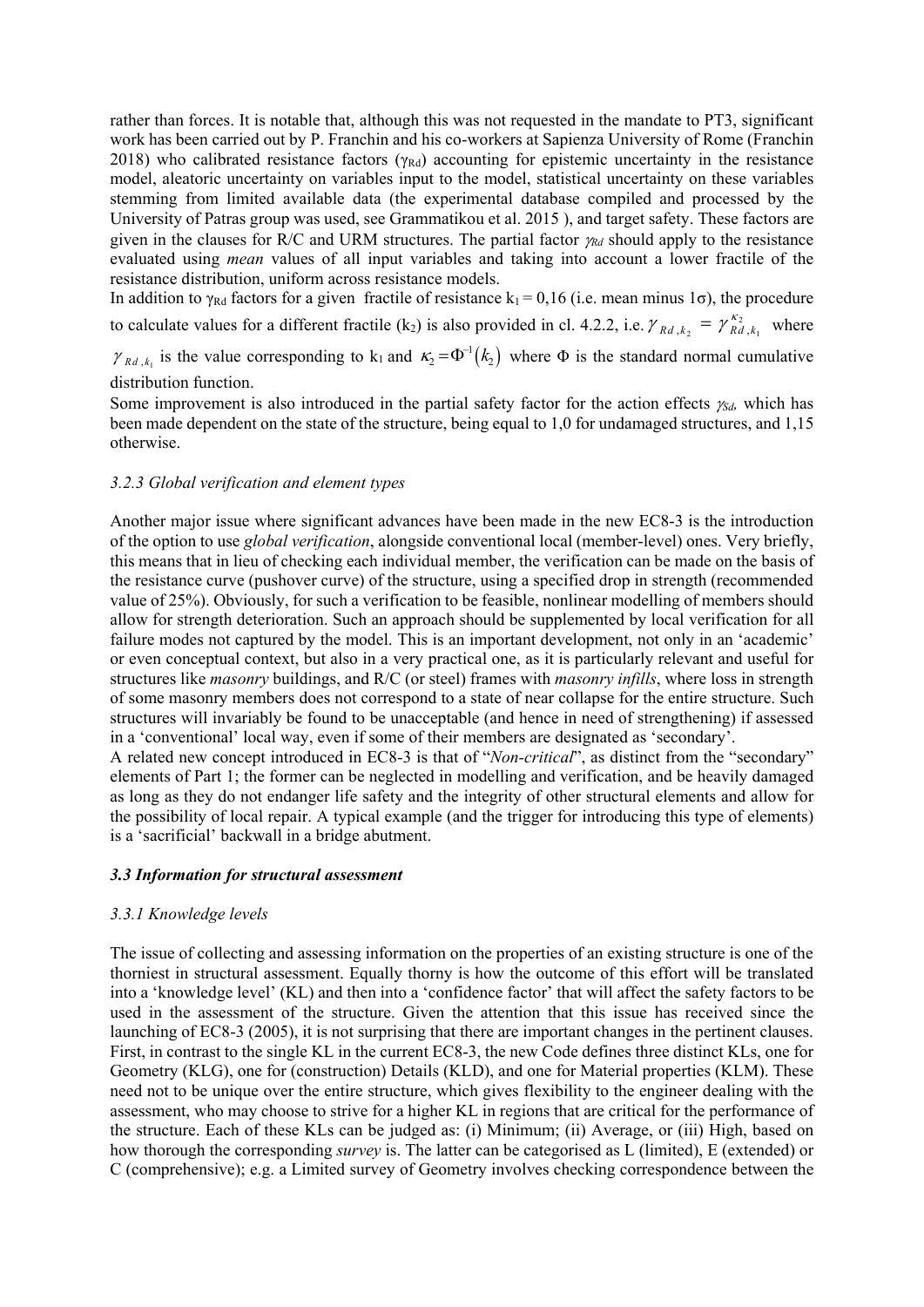actual geometry of the structure with the available outline structural drawings, by means of sample geometry measurements on selected elements; similar guidance is given for all other cases. A well-known critical and somehow controversial issue is that of the minimum percentage of structural elements that should be surveyed for attaining a certain KL. The % is given by the (new) relationship

$$
p = p_1 n^{-c} \le 100\tag{1}
$$

 where n is the total number of elements of the type under consideration (beams, columns, etc.) in the structure. The coefficients  $p_1$  and c are given in tables for each type of KL; as an example, Table 2 gives the coefficients for the case of geometric survey (dimensions of elements). Note that for, say, 20 columns and 40 beams at a certain storey, 42.8% of the columns, but only 27.5/2= 13.7% of the beams have to be surveyed, applying equation (1) in the case of Extended (E) survey. Values for  $p_1$ , c for KLM are material-dependent and hence are given in the pertinent clauses (8 to 11).

Table 2. Minimum requirements for different levels of geometric survey (vertical elements\*)

| Level of survey     | "   |      |
|---------------------|-----|------|
| Limited $(L)$       | 221 | 0.86 |
| Extended (E)        | 291 | 0,64 |
| Comprehensive $(C)$ | 236 | 0.44 |

\* For horizontal elements, the percentage is halved.

Based on the above, the KL in each case (G, D, M) is defined as 1 (Minimum), 2 (Average) and 3 (High). Table 3 provides an example, i.e. how KLs are defined in the case of construction details; the role of availability of detailed structural drawings is clear, as when the set is complete, high KL (KLD3) is assumed even after a Limited survey, whereas if they are not available, a Comprehensive survey is required to achieve the same level (KLD3).

| <b>Original design documents</b> | Survey level* |                  |      |
|----------------------------------|---------------|------------------|------|
| (detailed structural drawings)   |               |                  |      |
| Not available                    | KL D1         | KLD <sub>2</sub> | KLD3 |
| Incomplete set                   | KLD2          | KLD3             |      |
| Complete set                     | 7 I D3        |                  |      |

Table 3. KLD on Construction Details as a function of collected information

Clause 5 also provides for the beneficial role of a '*preliminary' analysis* (this is linear elastic for reinforced concrete, steel frame structures and timber structures, and nonlinear static for masonry structures), which is not mandatory, but clearly encouraged, as a means for setting up an effective survey programme. If a preliminary analysis is carried out, further investigations on construction details (cl. 5.4.3) and material properties (cl. 5.4.4) may be limited to, or focus mainly on, the identified critical portions, in which case the total number of elements n should refer to the number of elements in the identified critical portions.

It is worth noting that the new EC8-3 abandons the (rather controversial) concept of the confidence factor; instead, in each material-dependent clause (8 to 11) the partial safety factors for resistance ( $\gamma_{\text{Rd}}$ ) are simply defined as a function of the pertinent KLs.

# *3.3.2 Representative values of material properties*

Long discussions took place within PT3 on another sensitive and somewhat controversial issue, that of the representative values of material properties to be used in the assessment, specifically whether verifications should be carried out in terms of mean or characteristic values of the properties. The following were finally adopted:

 *Mean* values should always be used for *existing* materials (in calculating resistance); these may be different in different areas of the structure. For KLM1 mean values may be obtained from standards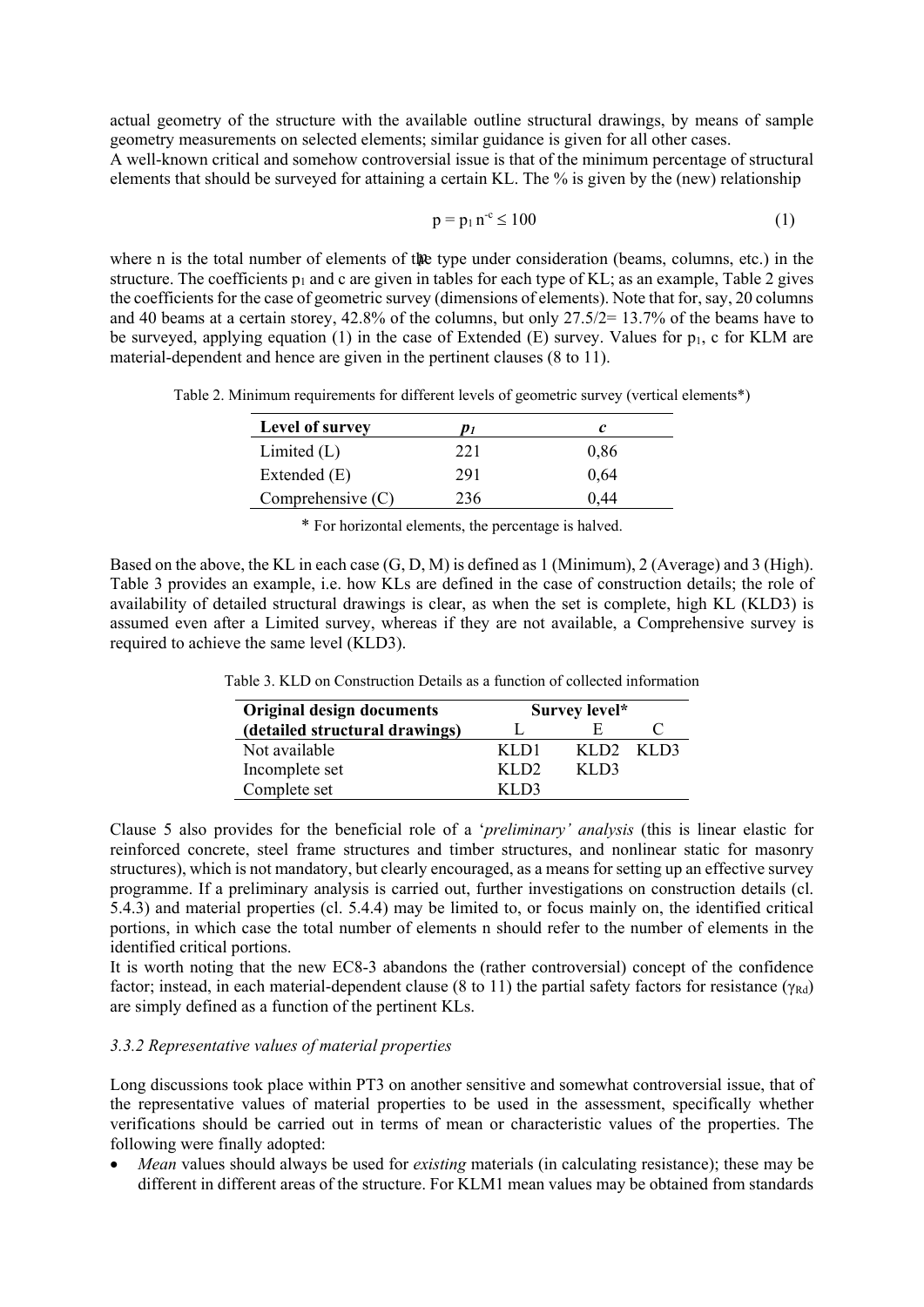in force at the time of construction (for reinforcing steel and timber) or from information given in Annex E (for masonry).

 On the contrary, *characteristic* values should be used for new materials, in the spirit of treating them consistently with all other Eurocodes, in particular with EC8-1 for the design of new structures.

The above lead to the problem of how one should treat the case of members that include both existing and new materials, which is quite common in strengthening (e.g. R/C or FRP jackets). The final solution given to this thorny issue is that in the cases of *added* materials, design values of material properties for calculating resistances to be used in local verifications, should be defined as the *mean*. In this case the mean values of the added (new) materials are calculated from the corresponding characteristic values (specified in the pertinent codes); e.g. for concrete  $f_{cm} = f_{ck} + 8$  MPa, while for steel and timber, the mean values are calculated using appropriate standard deviation values. The recommended values for *standard deviation* are as follows:

- Infill walls: 0,20 to 0,40
- Concrete: 0,10 to 0,20
- Reinforcing steel: 0,05 to 0,10
- Structural steel: 0,05 to 0,10
- Timber: 0,15 to 0,25
- Masonry: 0,20 to 0,30

#### *3.4 Seismic action, methods of analysis and verifications*

Clause 6 is strongly related to Part 1, hence harmonisation was a major issue right from the beginning and its structure has been modified to harmonise the chapter with cl. 6 of Part 1, as well as to ensure ease of use. In the writer's opinion, the most difficult issue (for the PT as well as for SC8) was to decide what should be left in Part 3, given that seismic actions are, of course, specified in Part 1 and the same, basically, applies for analysis methods as well. Hence, in principle, Part 3 should only contain any modification to the seismic action to be used in existing structures (no such modification was decided, but, of course, this is ultimately a national choice), and, mainly, the verification criteria to be used for existing ('old') members. Given that the expertise in structural engineering was much stronger in PT3 which included structural engineers only (while PT1 also had several experts in engineering seismology and geotechnical engineering), a significant amount of work was done in PT3 on nonlinear analysis methods, especially those for bridges that were not covered in the existing EC8-3. Pending further discussion on the issue, it was decided to proceed as follows:

- Details of *linear* methods of analysis are included in Part 1, and Part 3 makes reference to them.
- Details of *verifications* associated with *nonlinear* methods of analysis (static/dynamic) are included in Part 3, as these methods are inherently suitable for existing structures (nonlinear analysis of a structure can be carried out only when all its properties are known). Part 1 describes the procedures for applying the nonlinear methods, but for the nonlinear modelling and the verification of members made of specific materials (R/C, URM), in particular their deformation capacity, Part 3 has to be used. The same applies for the global verification procedure (see §3.2.3), which is meaningful mainly for existing structures.

Among the new material that was included in EC8-3, the writer considers as important the possibility to apply multimodal nonlinear static procedures to the assessment of bridges (this, should, in fact be also allowed for buildings). Specifically, it is mentioned that "In bridges that are irregular according to EN 1998-2:2005, 4.1.8, or where the modal participating mass ratio of the predominant mode (in the considered direction) is less than 70% of the total vibrating mass, higher mode effects in each principal direction should be taken into account. Unless nonlinear response history analysis is used, this requirement may be satisfied *using an appropriate multimode nonlinear static analysis*".

# *3.5 Design of structural interventions*

The new clause 7 resulted from the merger of two fairly short clauses of the 2005 version (5 and 6), dealing with decisions and criteria for structural intervention. It was discussed, more than once, within the PT3 whether these clauses should be expanded to include detailed guidance on the selection of the intervention scheme, which would, in principle, be beneficial for the engineers dealing with the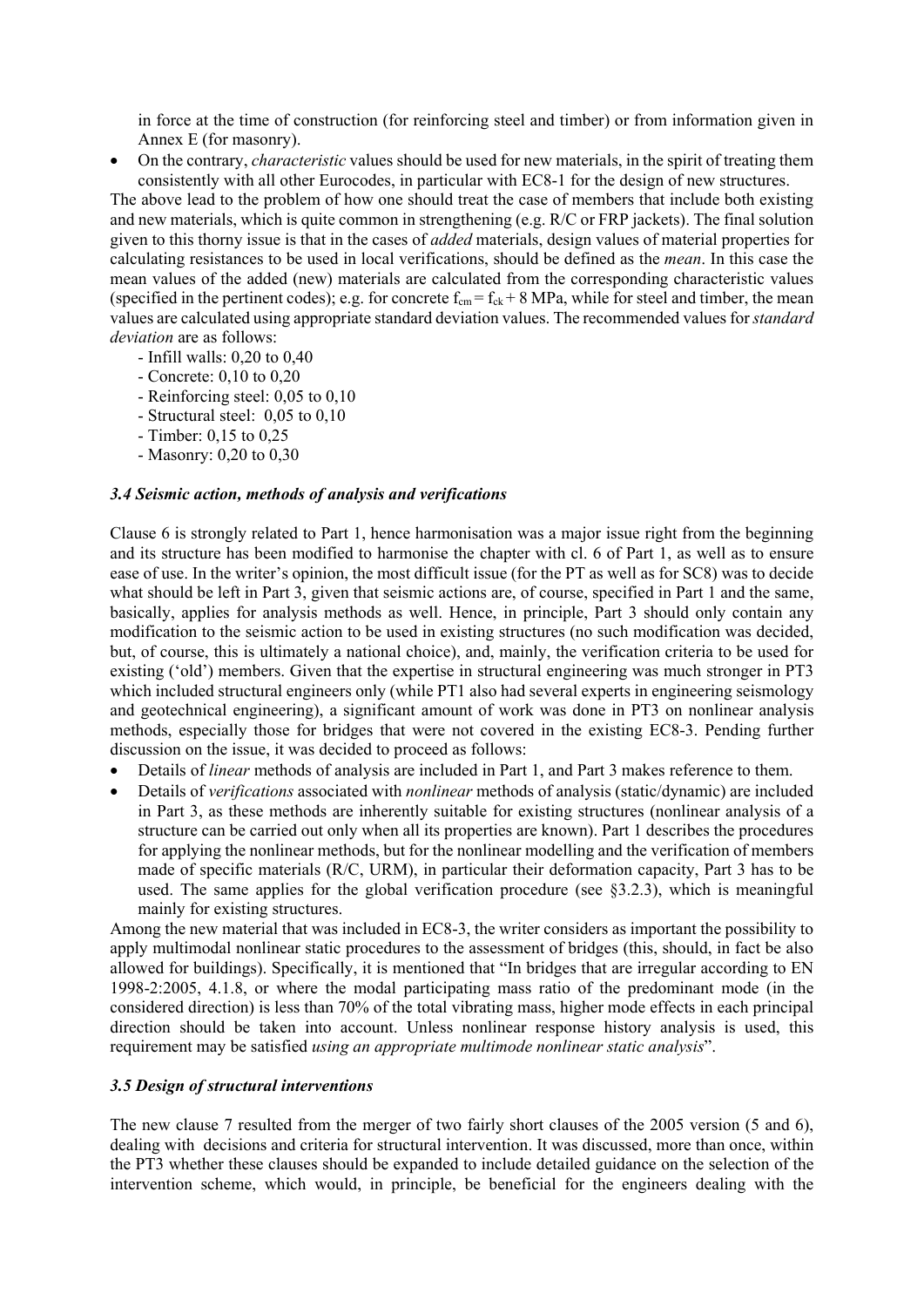assessment and retrofit of an existing structure. Finally, the view initially expressed by the SC8 Chair was adopted, i.e. that the details of the selection of the strengthening scheme should be left to the judgement of the engineer, who should not be forced to follow predetermined procedures ('recipes') as to how to proceed with the strengthening scheme, but should have the freedom to apply other solutions that s/he would consider as more appropriate. The Code should provide specific criteria for *verifying* that, whatever the solution adopted, the resulting structure complies with the performance requirements specified in the Code.

In the light of the above, Clause 7 provides a clear description of the principles to be followed in the design of the intervention scheme, as well as an indicative list of 'conventional' intervention types (e.g. repair and strengthening of existing structural elements, addition of new structural elements, modification of the structural system, transformation of existing non-structural elements into structural elements, etc.) which were already in the 2005 version, as well as the introduction of *passive protection* devices through dissipative bracing or other dissipative devices, or seismic *isolation* at an appropriate level. For the isolation and dissipation techniques no further information is given in Part 3 and reference to the pertinent clauses of Parts 1 and 3 is made; recall that the new Part 1 contains detailed information on these issues, which, in principle, can also be applied to existing buildings, although it has to be admitted that the procedure to be followed is not identical in both cases. Combinations of the aforementioned procedures are allowed, but the choice of procedure is left to the Engineer.

#### *3.6 Specific rules for reinforced concrete structures*

This is a voluminous clause (the second longest after the one on URM) which replaces the existing Annex A, without actually changing its conceptual framework. Importantly, though, all R/C aspects that are currently considered as mature enough become part of the normative clauses of the Code, while a few issues that have not reached a sufficient degree of maturity (namely the prediction of ultimate chord rotation at the end of columns with section consisting of rectangular parts, without or with lap-splices and/or FRP) are allocated to Annex B of the new EC8-3. It has to be stated here (mainly for the record) that this important decision was far from easy to make, as there was fairly strong opposition to it, primarily from some of the 'low seismicity' countries that insisted on retaining all the details of the R/C deformation capacity etc. in an informative annex. Finally, the strong position of not only the PT3 but also of several other members in SC8 (including the 'senior management') prevailed and Clause 8 is expected to be one of the key parts of the new EC8-3, which will strongly influence the assessment and strengthening of R/C structures in the future.

While the concepts have not been changed, i.e. the deformation capacity of R/C members and their resistance with regard to non-ductile mechanisms (shear and inadequate anchorage) remain the core of this clause, most of the actual formulas have been updated. This was a more or less obvious requirement (also of national groups such as those of UK and Greece), the 2005 equations having become obsolete, as new ones were derived by the same groups, mainly that of University of Patras (e.g. Grammatikou et al. 2015) using more extensive experimental databases than those used in the past. Moreover, some formulas for FRP strengthening were taken from the recent Italian Code for FRP Strengthening of Existing Structures (CNR 2013a), while improved expressions were introduced for the monolithicity factors to be used in R/C jacketed columns (Thermou & Kappos 2016), accounting for the important parameter of the axial load level.

Besides including all the updated formulas, the new Cl. 8 has also a more rational (and user-friendly) structure. It starts with Identification of geometry, details and materials in existing R/C structures, followed by provisions for Structural modelling (with focus on stiffness); recall that, with the exception of the q-factor method, the stiffness of R/C members should be calculated on the basis of their yield moment – appropriately reduced if shear prevails - and their yield rotation. The Clause then describes in detail the Resistance models for assessment (also including lap splices regions and beam-column joint cores), and then, in a separate sub-clause, specific criteria for the Verification of Limit States are provided. Clause 8 concludes with important provisions for Resistance models for strengthening; of course, these cover only the commonly used techniques like R/C and Steel jacketing and FRP strengthening (jackets or strips).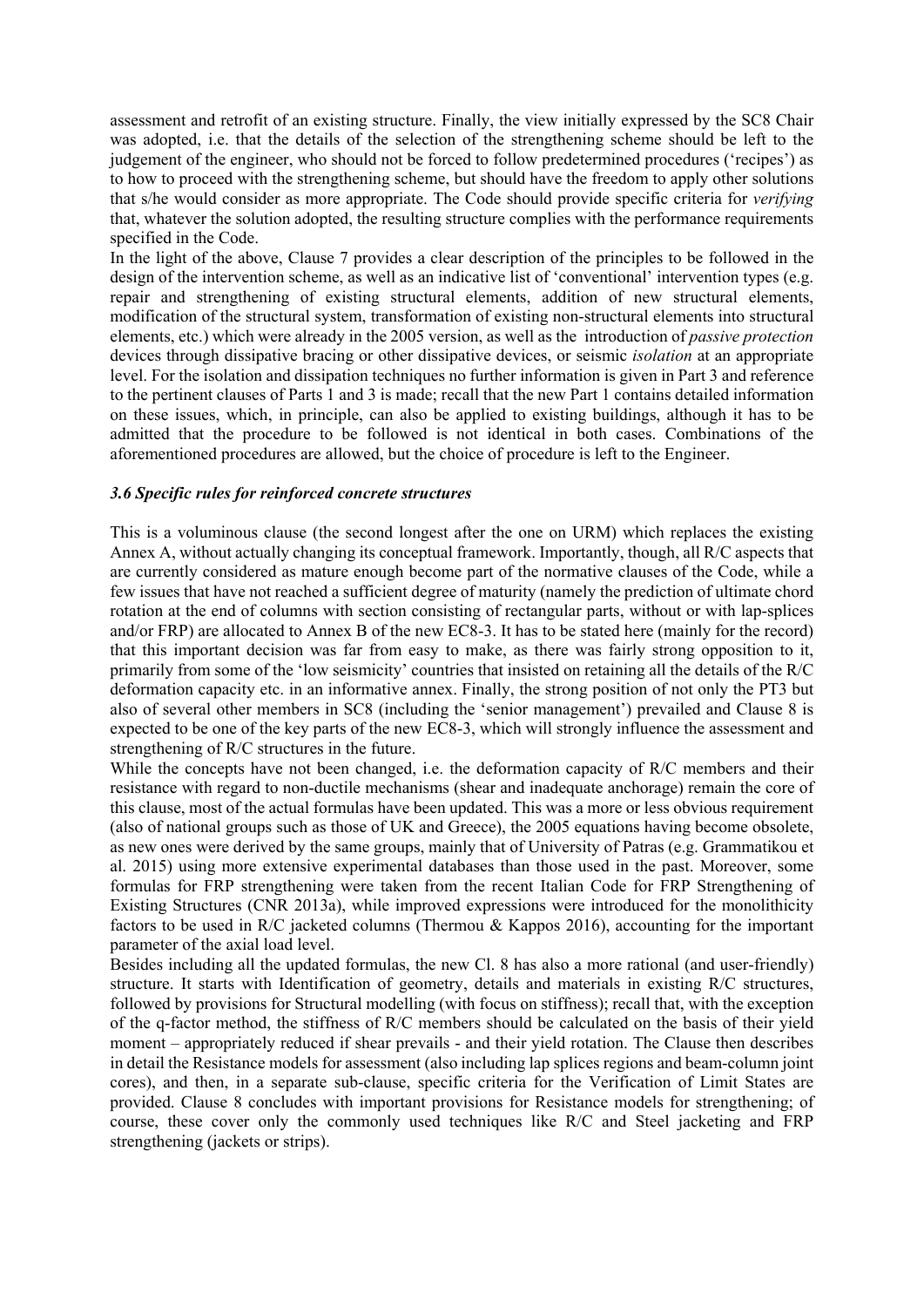### *3.7 Specific rules for timber structures*

This is a totally new clause prepared by members of the SC8/WG3 (Timber), restructured for harmonisation by the writer and revised to a normative style by the SC8 Chairman. The clause follows essentially the same structure as the R/C and URM clauses (see §3.6 and 3.8), the main exception being that the  $4<sup>th</sup>$  sub-clause (10.4) covers Resistance models for both assessment and strengthening (it will be split in due course). Currently (Jan. 2018) missing parts include force and displacement limitations for Timber frames, models for Single-step joints with tenon-mortise, and Dowel-type joints; there will also be an addition (regarding timber diaphragms) to the pertinent informative Annex (D).

A detailed presentation of all these new provisions is, clearly, beyond the scope of this paper; some general comments will be made instead. The main structural elements addressed in Clause 10 are rather different from those in other clauses; for instance, while the R/C Clause focuses on beams, columns (and, briefly, beam-column joints), and walls, the Timber Clause focuses on diaphragms, frames and two commonly used types of joints (carpentry and dowel-type). For these structural elements detailed information is given on both modelling and calculation of their resistance. The type of description is also quite different, i.e. it is implicitly assumed that the user is not familiar with the elements addressed, and descriptions and even photographs are provided, reminiscent of manuals rather than a code. But such issues are relatively easy to sort out, once the basic information is there. For instance, it is important that the present draft includes all necessary formulas for the calculation of the resistance of the aforementioned timber elements for different types of failure (as an example, for carpentry joints, formulas are given for the case of shear crack formation in the tie beam, and crushing at the front-notch surface). Equally important is that, in line with the displacement and deformation-based 'philosophy' of modern codes for structural assessment, the verification criteria are given in displacement terms. An example is shown in Table 4, that provides drift criteria for horizontal timber diaphragms; it is pointed out that such criteria are not restricted to as-built diaphragms only, but also cover all pertinent types of retrofit, i.e.: (a) additional diagonal sheathing; (b) structural wood-based panels; (e) CLT/LVL panels; (f) timber planks and additional diagonal sheathing.

|                         | No       |         | <b>Type of retrofit</b> |         |      |
|-------------------------|----------|---------|-------------------------|---------|------|
|                         | retrofit | (a)     | (b`                     | l e l   |      |
| Near Collapse (NC)      | $6.0\%$  | $2.1\%$ | 1.6%                    | 1.5%    | 2,1% |
| Significant Damage (SD) | $4.0\%$  | 1.5%    | 1,2%                    | 1.1%    | 1,5% |
| Damage Limitation (DL)  | $2.5\%$  | $0.8\%$ | $0.7\%$                 | $0.6\%$ | 0,8% |

Table 4. Acceptance criteria for horizontal timber diaphragms in terms of drift ratios [%]

#### *3.8 Specific rules for masonry structures*

Clause 11 on URM buildings is the longest in the new EC8-3 and constitutes a major step forward with respect to the current Annex C, in more ways than one. It builds on the recent research (analytical and experimental) on assessment of masonry structures using modern analysis tools, with special emphasis on non-linear static (pushover) analysis, which is particularly suited for carrying out the global verification described in §3.2.3. It also benefits significantly from the recent detailed Italian Code on Assessment of URM Structures (Ch. 3 in CNR 2013b). There is new material covering in detail all aspects of modelling, calculation of resistance of masonry elements, and verification criteria. The only sub-clause that does not go to fine detail is the one on analysis and resistance models for strengthening. This is no surprise, given the very different types of strengthening procedures used in URM buildings and the fact that the corresponding research has clearly been much more limited than that on as-built masonry members and structures, hence this issue is not as mature as the previous ones and most of the information on URM strengthening techniques is provided in the Informative Annex E; this includes further valuable information, such as classification of masonry types not conforming with EN1996-1- 1:2003 and reference values for the material properties, reference values for the equivalent in-plane stiffness of horizontal diaphragms of different types, drift capacity of masonry elements in the case of hybrid failure modes, and reference values for the material properties of strengthened masonry types.

Regarding modelling (cl. 11.3), the key issues are the following: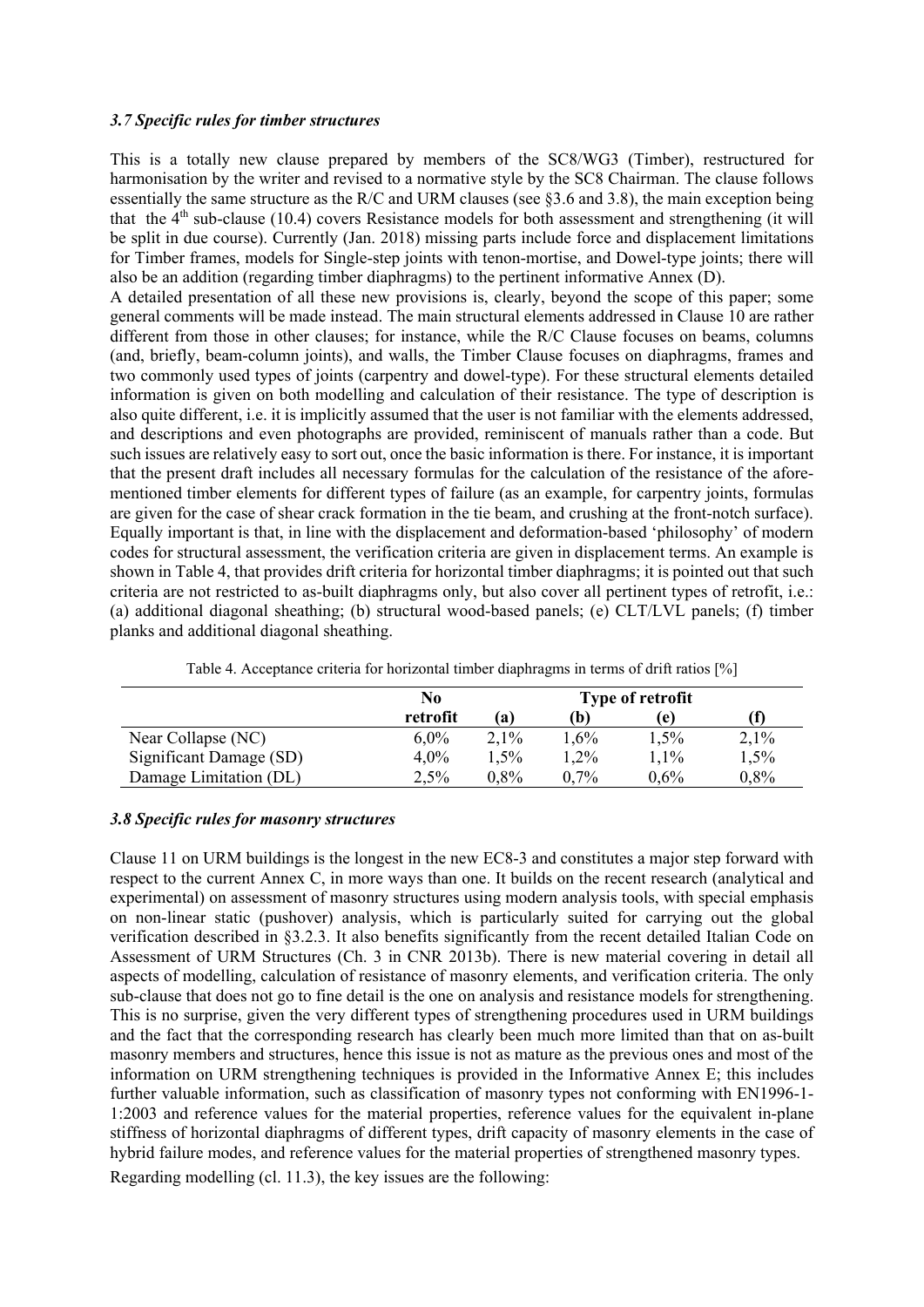- Both in-plane and out-of-plane response of masonry walls are considered.
- In-plane behaviour of a masonry wall is modelled using the equivalent frame approach (line elements with rigid offsets for both piers and spandrels).
- Piece-wise linear force-deformation relations are adopted, with limited deformation; Figure 1 shows typical nonlinear constitutive laws (shear force vs lateral drift) to be adopted for URM piers and spandrels failing in diagonal tension.
- Horizontal diaphragms should be defined as rigid, stiff, or flexible.
- Global model is defined when diaphragms are rigid or stiff; in the case of flexible diaphragms each wall is analysed independently.
- Local out-of-plane mechanisms are considered using equilibrium limit analysis.
- In Nonlinear static analysis: (i) Ultimate displacement capacity  $\delta_u$  is defined by checking the strength degradation at global level; (ii) If horizontal diaphragms are not rigid, it is also to be checked that the NC limit state is not reached in all piers at the same level of any masonry wall considered relevant.



Figure 1. Force-deformation relationship for masonry piers (left) and spandrels due to diagonal cracking

Regarding Resistance models and verification of in-plane loaded masonry elements (cl. 11.4.1 and 11.5.1) the key issues are:

- Shear resistance of masonry elements (piers-spandrels) is the minimum among 3 possible alternative failure modes: flexure, shear sliding, diagonal cracking.
- Failure criteria are provided by considering the different behaviour of piers and spandrels.
- Masonry is classified as: (i) regular masonry (arranged through horizontal layers and stair-stepped mortar joints); (ii) irregular masonry.
- Drift limits are provided for all the above-mentioned cases, for damage levels of SD and NC.

Regarding modelling and verification of local mechanisms (cl. 11.4.2 and 11.5.2) the key issues are:

- Out-of-plane failure of portions of masonry walls not well connected to orthogonal walls and horizontal diaphragms is modelled by a kinematic mechanism of rigid blocks.
- Limit analysis provides the peak ground (or peak floor) acceleration that activates the rocking behaviour (DL limit state), and the principle of virtual work is applied.
- By considering the evolution of the mechanism (geometric nonlinearity), the pushover curve is obtained, and SD and NC limit states are defined.
- Safety verification is carried out in terms of displacements.

# *3.9 Specific rules for bridges*

This (Cl. 12) is a new clause, wherein all information needed for the assessment and retrofit of bridges (additional to that given in all other clauses of EC8-3 and also in EC8-2 and the 'material-specific' Eurocodes) is gathered together. A separate clause is needed, not only because the design of bridges is a separate part for all Eurocodes, but also because bridges are, at least in certain respects, quite different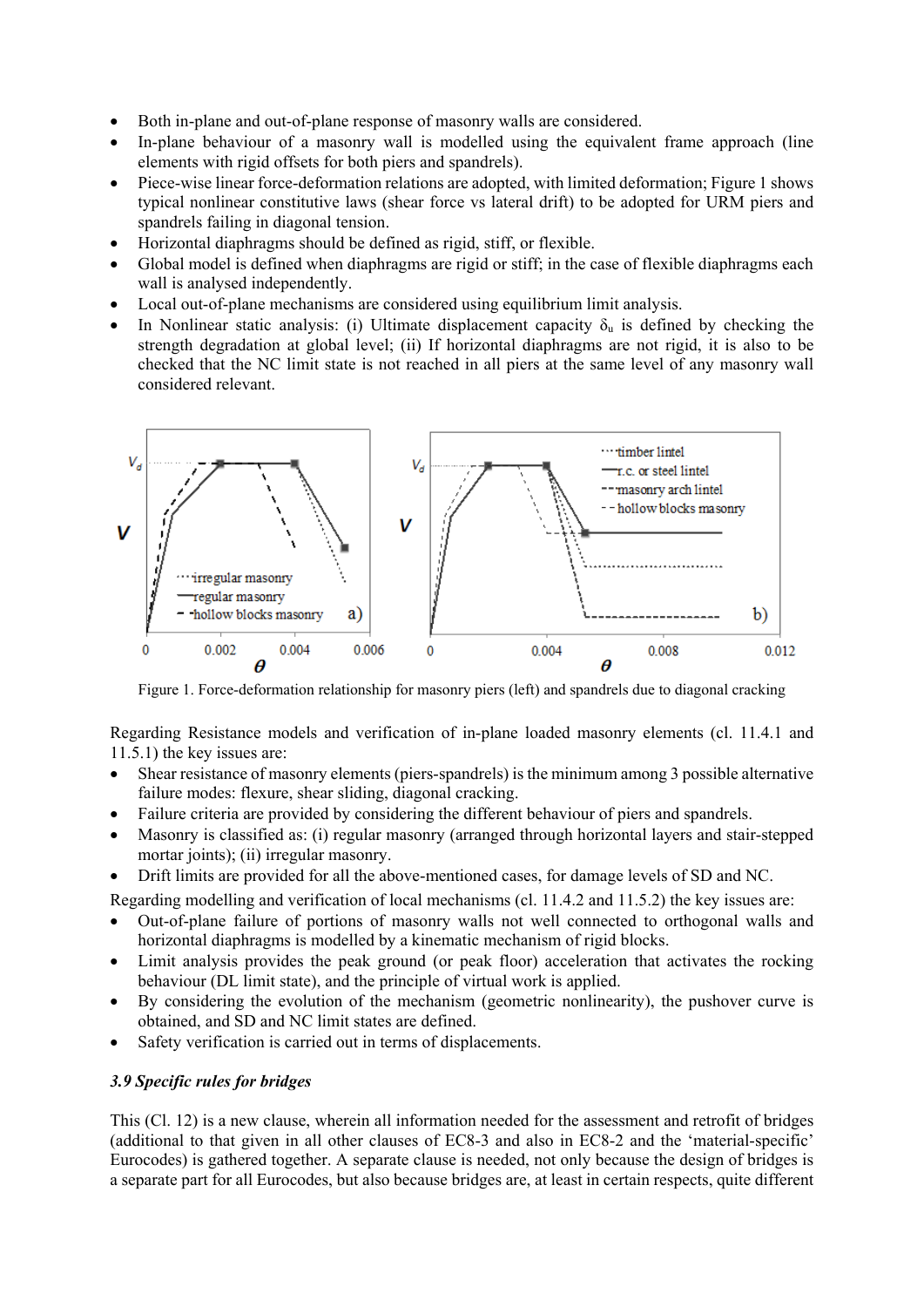from buildings, especially as far as seismic performance is concerned. Having said this, the SC8 did not see the necessity to have a different part of EC8 for Assessment and retrofitting of bridges, hence the mandate of PT3 was to include them in the same code as buildings. So, to make the issue clear through a specific example, if one wants to assess a concrete bridge, s/he will find information on the resistance and deformation capacity of concrete piers in Clause 8 (R/C), while information on how to find the axial load on the pier (e.g. for calculating the rotational capacity) will be found in Clause 12. To put the scope of this clause into context, reference is made to Table 5, which summarises all intervention types used in bridges. Clearly, EC8-3 covers only Types 3, 4, and 5.

| <b>Type</b>   | Objective                   | <b>Means</b>                                                                         |
|---------------|-----------------------------|--------------------------------------------------------------------------------------|
|               | Durability                  | Local Repairs                                                                        |
| $\mathcal{D}$ | Structural<br>'Non-seismic' | Various                                                                              |
|               | Seismic Upgrading-1         | Seismic Upgrading through<br>Seismic Isolation<br>(combined with additional Damping) |
| 4             | Seismic Upgrading-2         | Seismic Upgrading through Strengthening                                              |
|               | New Bridge                  | Replacement by a new bridge                                                          |

Table 5. Intervention types for bridges

Regarding the compilation of Information for Structural Assessment, six bridge components are identified: Deck, Piers, Foundation, Abutments, Bearings, Connections; a different Knowledge Level can be (and usually is) obtained for each component. The recommended procedure to be followed is:

- Step 1: Collection of information and first inspection
- Step 2: Simulated design (or reliable construction drawings)
- Step 3: Detailed Survey and Investigation

Information on all 3 steps is provided in cl. 12.4.2.

Regarding the Assessment procedure, depending on the bridge type, a different path has to be followed:

- *Single-Span Framed or Box-type Bridges*, wherein the main part of the seismic action comes from earth pressures acting on their abutments that are in contact with the backfill. In these bridges (usually underpasses) the seismic verifications should be based on a *deformation compatibility approach*, also used for other types of underground structures. Limit equilibrium conditions (i.e. Mononobe-Okabe formulation) can be invoked (EN1998-5:2004) for flexible walls, or a linear elastic solution for rigid or semi-rigid walls (see Annex E of EN1998-5:2004).
- *Bridges with two or more spans*: In this case analysis for seismic actions to determine the force and/or deformation effects is carried out according to Clause 6, possibly accounting for soil structure interaction. The resistance of existing, modified or new elements is assessed according to clauses 8 and 9 for concrete and steel/composite bridges, respectively.

Clause 12 also contains valuable information on Retrofitting of bridges. The general procedure for the design of interventions defined in other chapters (for R/C and steel) is also applicable to bridges. Guidance is also provided on the strategy for the intervention on each bridge component.

# **4. ACKNOWLEDGEMENTS**

This paper is certainly not the outcome of the effort of the writer only, although it has been written by him. What is reported here is the collective work of all members of PT3 (see Table 1 for full list) which has greatly benefited from various contributions (oral and written) by the SC8 Chairman Ph. Bisch. The clause (10) on Timber Structures has been originally drafted by members of SC8/WG3, namely Maurizio Piazza and Ivan Giongo (University of Trento), Andrè Jorissen (Eindhoven Technical University), and Jorge Branco (University of Minho).

While a genuine effort was made to make this paper reflect the collective view of PT3, this does not